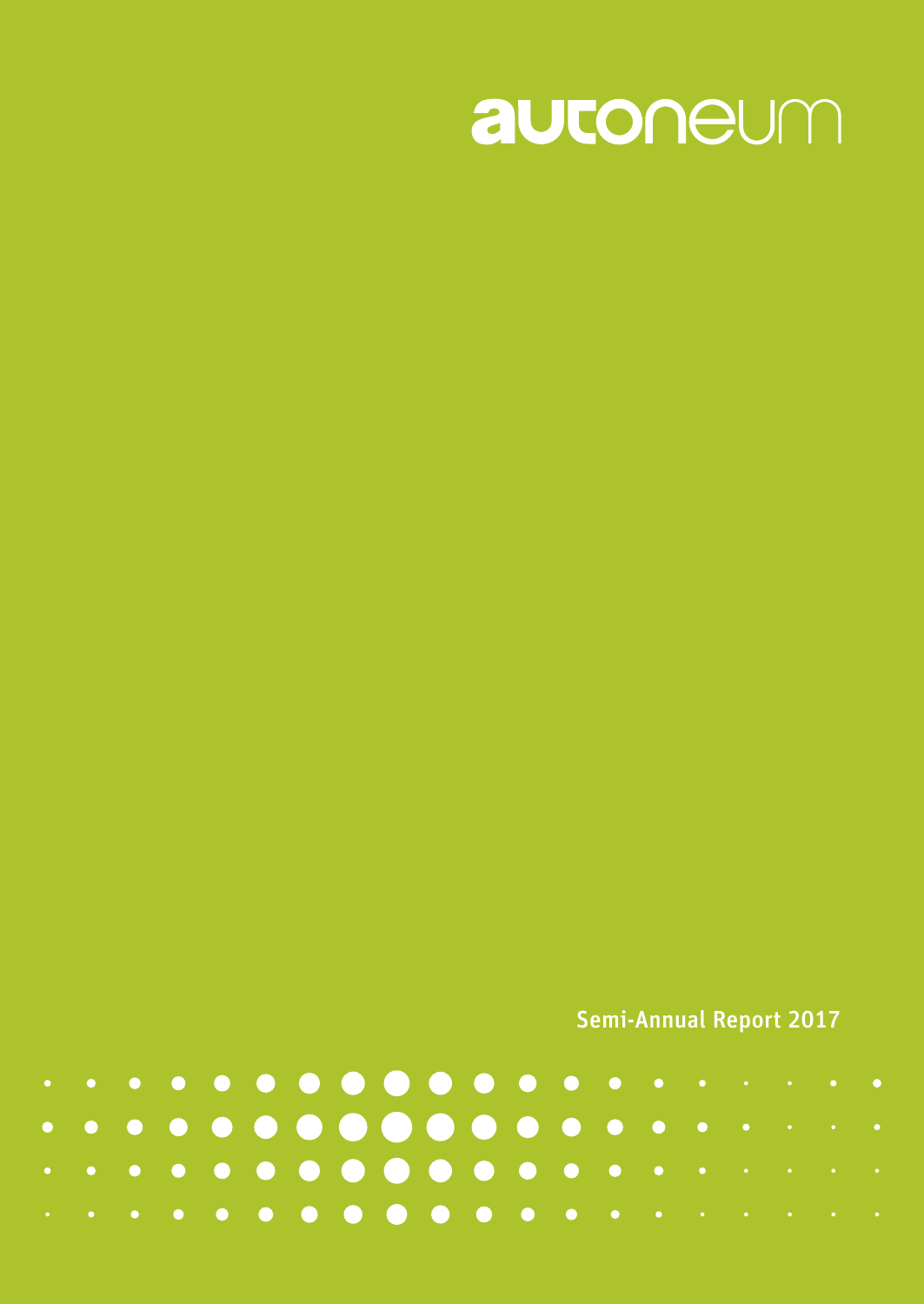



#### EBIT (in CHF million)

RONA (in %)



#### Net profit (in CHF million)

| $60.6*$ | HY 2016 |
|---------|---------|
| 61.2    | HY 2017 |
|         |         |
| 81.4    | HY 2016 |
| 61.2    | HY 2017 |

| $\overline{20.5}^*$ | HY 2016 |
|---------------------|---------|
| 18.6                | HY 2017 |
|                     |         |
| 23.3                | HY 2016 |
| 18.6                | HY 2017 |

\*Before gain from disposal of the UGN business in Chicago Heights (Illinois), USA in the amount of CHF 33.2 million (CHF 20.8 million after income taxes).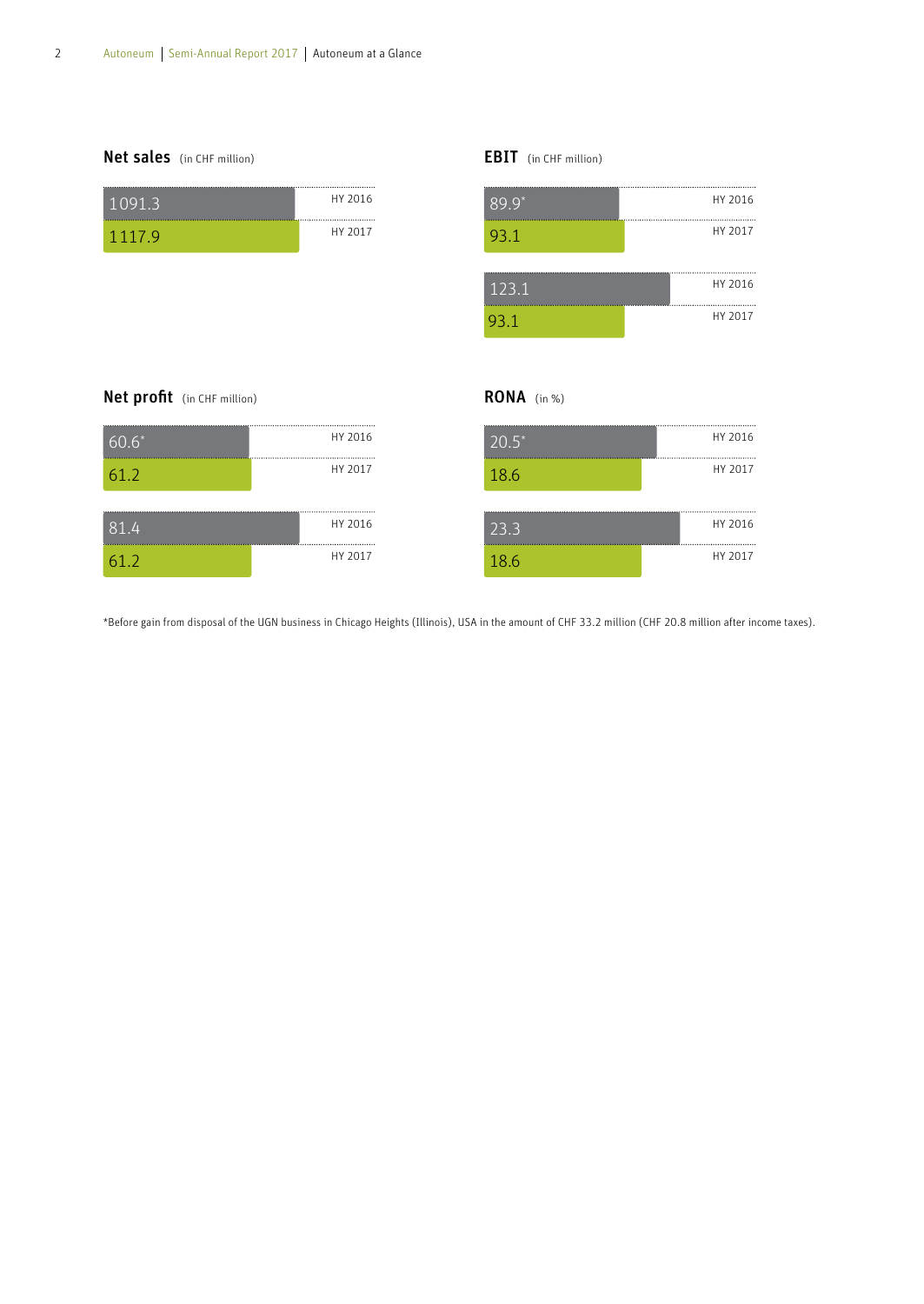# Sustainable growth in a weak market environment

#### Dear shareholders

In the first half of 2017, Autoneum continued its growth course despite a weak market environment. Net sales in local currencies increased by 4.0 % in line with guidance. Autoneum's sales in Swiss francs rose by 2.4% from CHF 1091.3 million to CHF 1117.9 million. Automobile production in Europe, Asia and in the SAMEA region (South America, Middle East and Africa) rose compared to the first half of 2016, whereas production volumes in North America were declining. Despite the swelling inventories of automobile manufacturers in North America and correspondingly lower calloff orders at Autoneum, net sales of Business Group North America were almost on a par with the previous year. In contrast, Business Groups Europe, Asia and SAMEA recorded organic sales growth that considerably exceeded the market level in the first six months. This growth was largely driven by delivery of high-volume models in Europe and market share gains in Asia.

In particular, the improvement of Business Group Europe's operating result enabled the Company to further increase its profitability. EBITDA before special effects grew to

CHF 129.3 million in the first half of 2017 (prior-year period: CHF 123.8 million), which corresponds to an EBITDA margin of 11.6%. EBIT before special effects rose from CHF 89.9 million in the first half of 2016 to CHF 93.1 million. The EBIT margin further increased to 8.3%, thus again exceeding the 8% mark. The previous year was positively affected by the gain from the disposal of the UGN business in Chicago Heights (Illinois), USA leading to growth of the EBIT margin after special effects to 11.3% in the first semester of 2016.

Net profit before special effects reached a new high of CHF 61.2 million. In the first half of 2016, the net profit of CHF 81.4 million was influenced favorably by the provisional gain

> Net sales in local currencies increased by 4.0% in line with guidance.

4.0%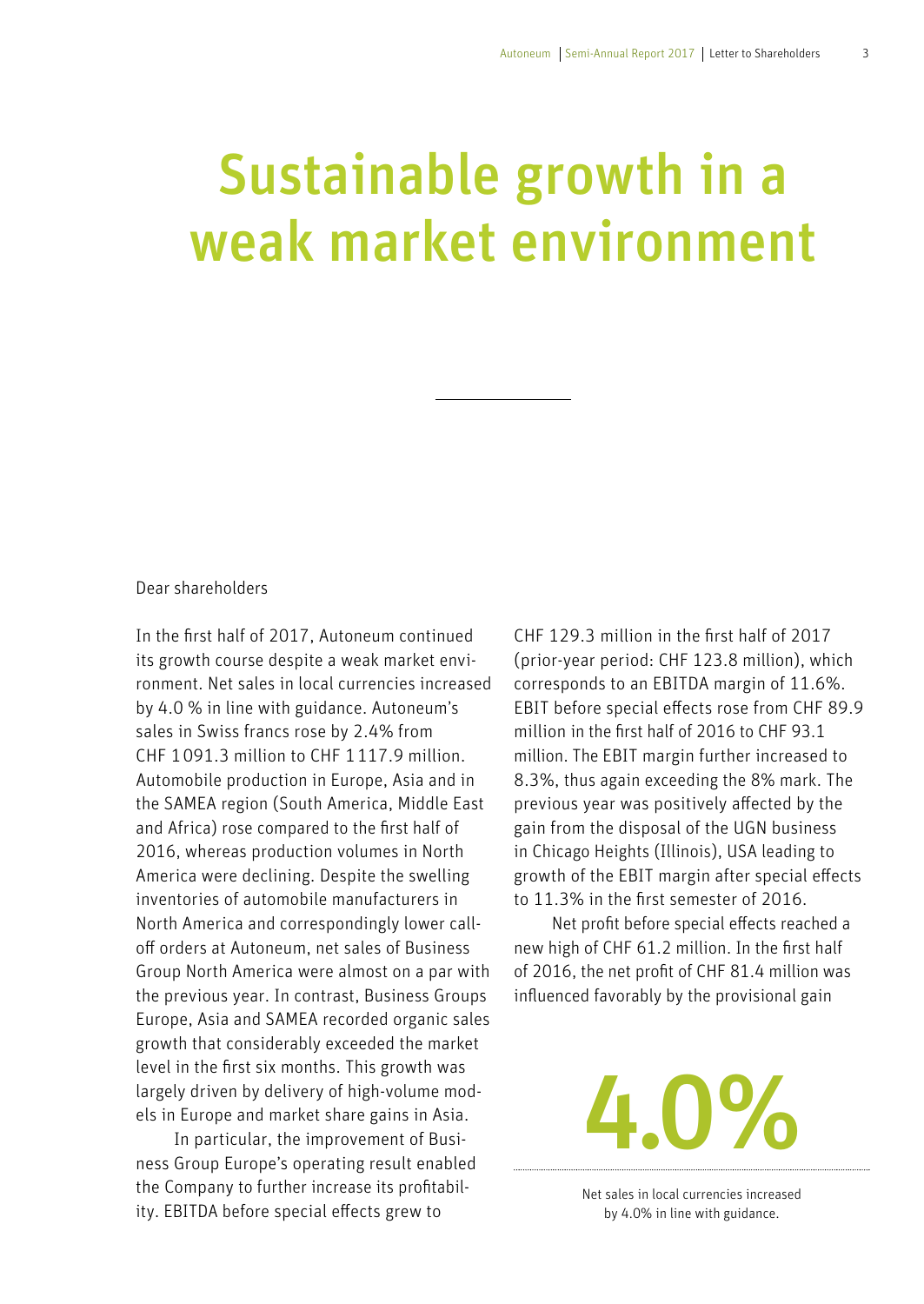# 8.3%

The EBIT margin further increased to 8.3%.

from the disposal of the UGN business in Chicago Heights in the amount of CHF 20.8 million. The return on net assets (RONA) of 18.6% again significantly exceeded the weighted average cost of capital (WACC) of 8.2%. Net debt increased by CHF 91.7 million compared to December 31, 2016. At year-end 2016, it was significantly lower due to the Chicago Heights disposal and the low level of working capital.

To further expand its market and technology leadership in the future, Autoneum has made significant investments in global capacity expansion. This includes optimized development and expanded production facilities for its Ultra-Silent underbody technology in Germany and Switzerland as well as carpet production lines in Jeffersonville (Indiana), USA and in the new plants in San Luis Potosí, Mexico. For the North American market, Autoneum recently expanded its underbody offering to include plastic underbodies produced in Mexico. The Company also opened a new Technical Center in Novi (Michigan), USA in May. In addition to the development and adaptation of noiseand heat-reducing vehicle components for the regional market, vehicle pre-development studies for customers will also be conducted at this premises. In China, the world's largest automotive market, capacity expansion is supporting the targeted sales growth. Market share gains achieved in the first six months of 2017 confirm the successful implementation of the Asia strategy.

Thanks to its capacity for innovation, Autoneum anticipates industry trends early on. Today, for example, the Company has not only a jump on offering components for vehicles with alternative drives, but has also started its first global Industry 4.0 project which will support efficiency improvements in production. Simultaneously, 2017 represents a new chapter in the Company's Corporate Responsibility management. Through its commitment to transparency and by managing human and natural resources responsibly, the Company aims at making a decisive contribution to a sustainable future. In this context, Autoneum published its first Corporate Responsibility Report for the 2016 financial year in accordance with the requirements of the Global Reporting Initiative (GRI), the leading global standard in sustainability reporting.

In light of new mobility concepts, the requirements automobile manufacturers and consumers are placing on vehicles are rising: They expect continuous improvement in driving performance, safety and comfort along with low environmental impact. Due to the extended use of the passenger compartment as a place of work and recreation, noise-reducing components are becoming increasingly important. Autoneum recognized this trend early on and this year launched the Di-Light carpet innovation. The non-woven carpet absorbs noise and thereby enhances driving comfort. With Hybrid-Acoustics ECO+ for carpet systems, inner dashes and floor insulators, Autoneum expanded its product portfolio for electric vehicles in the reporting period. This innovative technology is based on a novel fibrous material that offers optimum noise protection. Interior



Net profit before special effects reached a new high of CHF 61.2 million.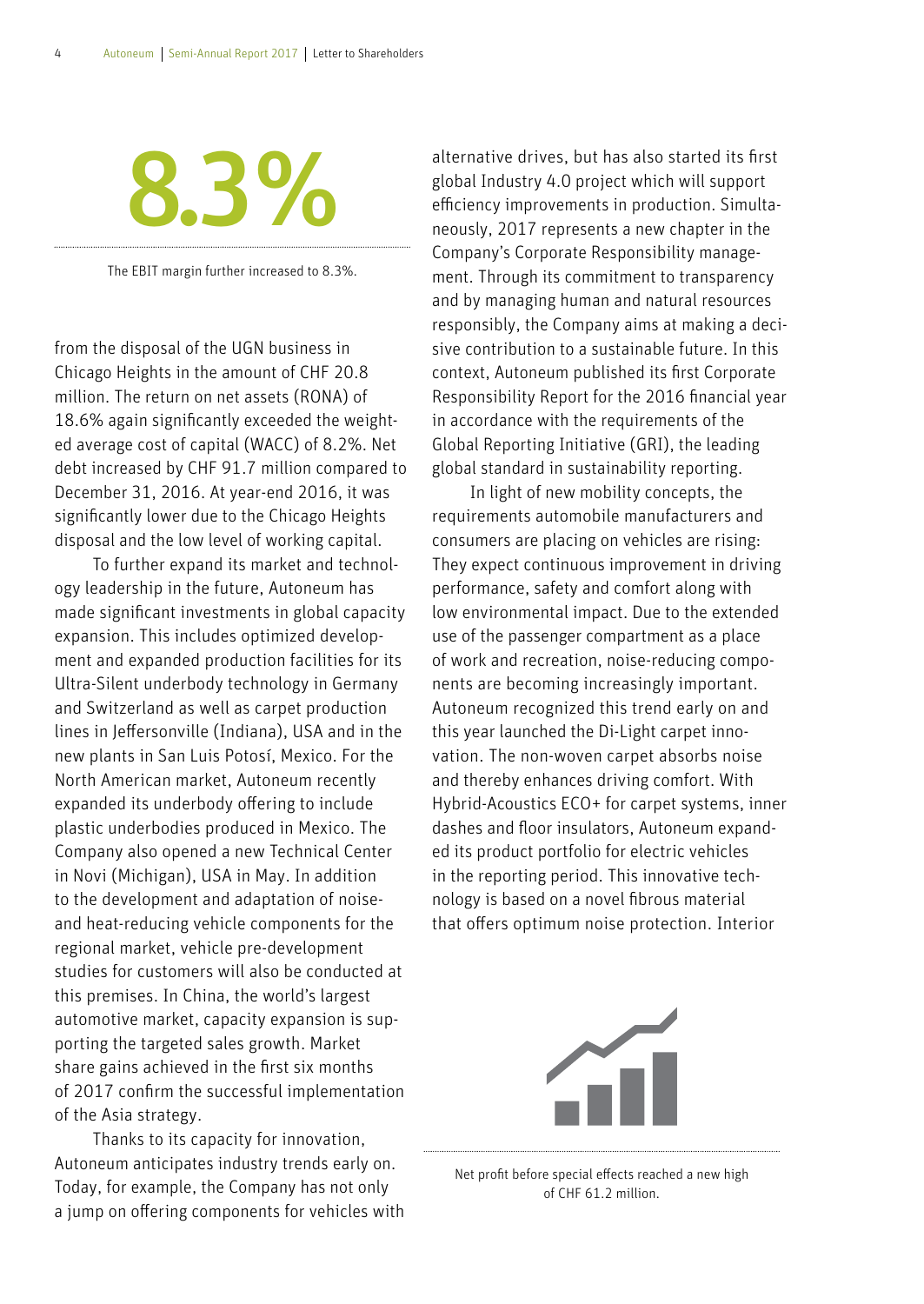# Financial Highlights

| CHF million                                          | January - June 2017 |        | January - June 2016 |          | Change   | Organic<br>growth <sup>1</sup> |
|------------------------------------------------------|---------------------|--------|---------------------|----------|----------|--------------------------------|
| <b>Autoneum Group</b>                                |                     |        |                     |          |          |                                |
| Net sales                                            | 1 1 1 7 . 9         | 100.0% | 1 0 9 1 . 3         | 100.0%   | 2.4%     | 4.0%                           |
| EBITDA                                               | 129.3               | 11.6%  | 157.0               | 14.4%    | $-17.7%$ |                                |
| EBITDA adjusted <sup>2</sup>                         | 129.3               | 11.6%  | 123.8               | 11.3%    | 4.4%     |                                |
| EBIT                                                 | 93.1                | 8.3%   | 123.1               | 11.3%    | $-24.3%$ |                                |
| EBIT adjusted <sup>2</sup>                           | 93.1                | 8.3%   | 89.9                | 8.2%     | 3.6%     |                                |
| Net profit                                           | 61.2                | 5.5%   | 81.4                | 7.5%     | $-24.8%$ |                                |
| Net profit adjusted <sup>2</sup>                     | 61.2                | 5.5%   | 60.6                | 5.6%     | 0.9%     |                                |
| Return on Net Assets (RONA) <sup>3</sup>             | 18.6%               |        | 23.3%               |          |          |                                |
| Return on Net Assets (RONA) adjusted <sup>2, 3</sup> | 18.6%               |        | 20.5%               |          |          |                                |
| Cash flows from operating activities                 | 47.3                |        | 74.7                |          |          |                                |
| Net debt at June 30                                  | 149.1               |        | 89.8                |          |          |                                |
| Number of employees at June 30 <sup>4</sup>          | 12629               |        | 12 3 3 4            |          | 2.4%     |                                |
|                                                      |                     |        |                     |          |          |                                |
| <b>BG Europe</b>                                     |                     |        |                     |          |          |                                |
| Net sales                                            | 446.4               | 100.0% | 433.3               | 100.0%   | 3.0%     | 5.2%                           |
| EBIT                                                 | 37.6                | 8.4%   | 32.9                | 7.6%     |          |                                |
|                                                      |                     |        |                     |          |          |                                |
| <b>BG North America</b>                              |                     |        |                     |          |          |                                |
| Net sales                                            | 507.9               | 100.0% | 517.5               | 100.0%   | $-1.8%$  | $-1.4%$                        |
| EBIT                                                 | 36.0                | 7.1%   | 79.4                | 15.3%    |          |                                |
| EBIT adjusted <sup>2</sup>                           | 36.0                | 7.1%   | 46.2                | 8.9%     |          |                                |
|                                                      |                     |        |                     |          |          |                                |
| <b>BG Asia</b>                                       |                     |        |                     |          |          |                                |
| Net sales                                            | 109.3               | 100.0% | 99.6                | 100.0%   | 9.8%     | 14.1%                          |
| EBIT                                                 | 12.8                | 11.7%  | 13.3                | 13.3%    |          |                                |
|                                                      |                     |        |                     |          |          |                                |
| <b>BG SAMEA<sup>5</sup></b>                          |                     |        |                     |          |          |                                |
| Net sales                                            | 55.4                | 100.0% | 42.8                | 100.0%   | 29.4%    | 33.0%                          |
| EBIT                                                 | 0.0                 | 0.0%   | $-4.9$              | $-11.5%$ |          |                                |
|                                                      |                     |        |                     |          |          |                                |
| <b>Share AUTN</b>                                    |                     |        |                     |          |          |                                |
| Share price at June 30 in CHF                        | 262.50              |        | 228.00              |          | 15.1%    |                                |
| Market capitalization at June 30                     | 1 2 2 3 . 9         |        | 1 060.7             |          | 15.4%    |                                |
| Basic earnings per share in CHF                      | 10.23               |        | 12.20               |          | $-16.1%$ |                                |

1 Change in local currencies, adjusted for the disposal of the UGN business in Chicago Heights (Illinois), USA.

2 Before gain from disposal of the UGN business in Chicago Heights in the amount of CHF 33.2 million (CHF 20.8 million after income taxes) in 2016.

 $^{\rm 3}$  Net profit before interest expenses in relation to average equity plus interest-bearing liabilities.

4 Full-time equivalents including temporary employees (excluding apprentices).

5 Including South America, Middle East and Africa.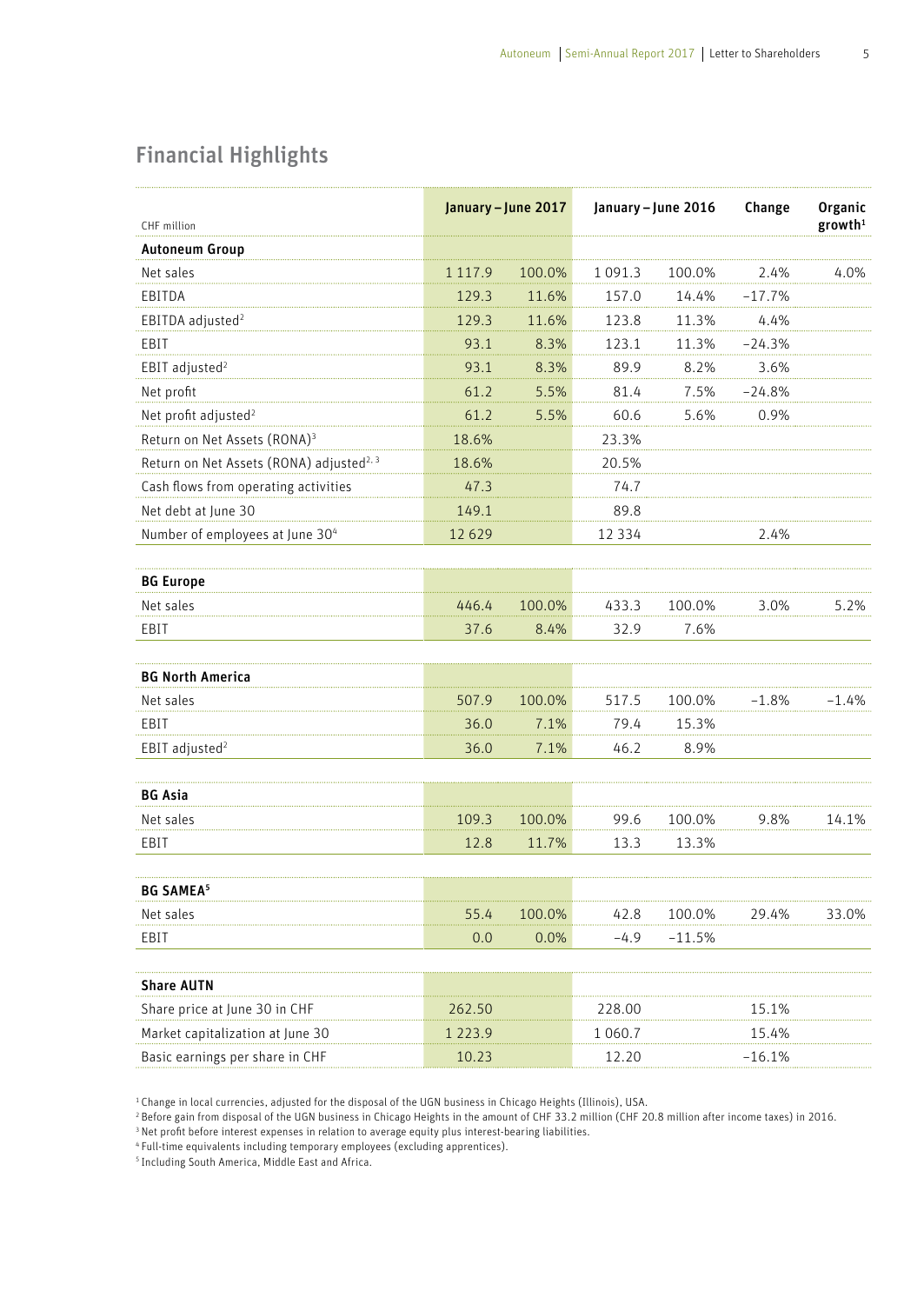

Global automobile production rose only slightly by 2.8% to 47.3 million light vehicles.

components made of Hybrid-Acoustics ECO+ are not only environmentally friendly owing to their high proportion of recycled fibers but also lightweight. In this way, Hybrid-Acoustics ECO+ is contributing to improving the driving range for electric vehicles and to lowering fuel consumption and emissions for internal combustion engine vehicles.

#### Business Groups

Business Group Europe raised net sales in local currencies by 5.2%, thus clearly outpacing market growth. The supply of high-volume vehicle models was the main driver of increased sales. Net sales in Swiss francs grew by CHF 13.2 million to CHF 446.4 million. Year-on-year, EBIT rose from CHF 32.9 million to CHF 37.6 million, equivalent to an EBIT margin of 8.4% and an increase of 0.8 percentage points. While the high production volumes and correspondingly strong capacity utilization resulted in a favorable coverage of fixed costs, the operating performance also continued to improve owing to optimized production processes and record-low scrap rates.

In Business Group North America, lower production volumes at automobile manufacturers in the main market USA as well as in Canada and correspondingly lower call-off orders at Autoneum led to a net sales decline of 1.4% in local currencies. Net sales in

Swiss francs of CHF 507.9 million were just below the prior-year level (CHF 517.5 million). Due to the ongoing expansion of production capacities in Mexico, Autoneum could only participate to a limited extent in the strong growth of automobile production in Mexico in the first half of 2017. Stagnating production volumes weighed on capacity utilization and cost flexibility. As a result, the EBIT margin before special effects narrowed by 1.8 percentage points to 7.1% compared to the first half of 2016.

With an increase of 14.1% in local currencies, net sales of Business Group Asia again significantly outpaced the market in the first half of 2017. Net sales in Swiss francs rose by 9.8% to CHF 109.3 million (prior-year period: CHF 99.6 million). Due to expansionrelated investments in production capacity and higher raw material prices, the EBIT margin of 11.7% was below the previous year's mark, but remains at a sustainable level over the long term.

Net sales of Business Group SAMEA (South America, Middle East and Africa) posted significant growth of 33.0% in local currencies. Higher order volumes in Brazil and Argentina as well as strong export volumes in Turkey were key factors of this significant growth. Net sales in Swiss francs increased by 29.4% to CHF 55.4 million (prior-year period: CHF 42.8 million). EBIT improved by CHF 4.9 million, reaching again a break-even. Operational efficiency improvements in South American facilities have resulted in lower material and personnel expenses, which along with ongoing restructuring measures had a positive effect on the result. The disposal of the Brazilian plant in Betim will have no significant influence on the result of Business Group SAMEA in the 2017 financial year.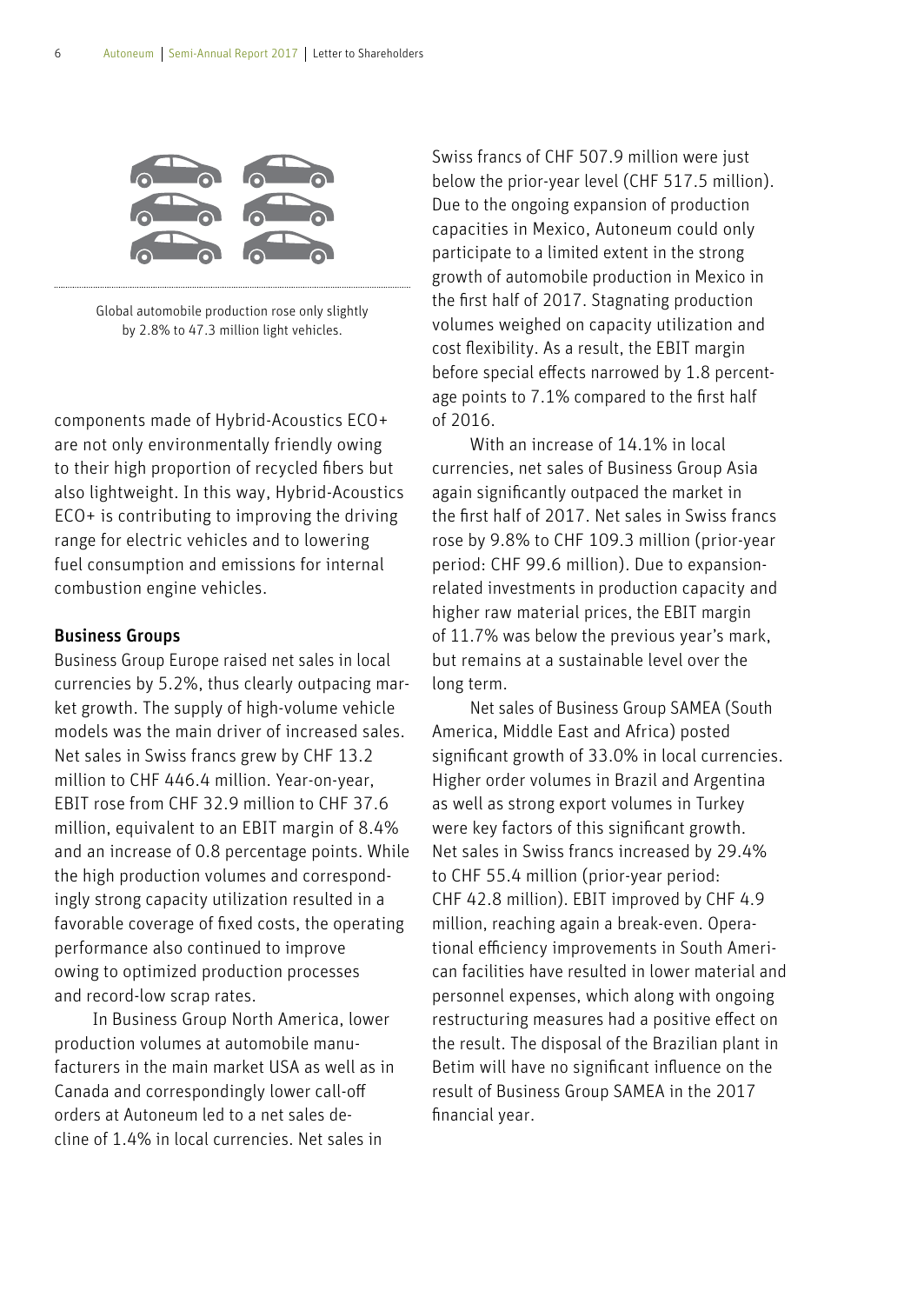7

#### **Outlook**

Based on the anticipated further softening of demand in the North American market in the second half of 2017, Autoneum expects net sales growth in 2017 to be above market, but below the annual target of 4% to 5% and the EBIT margin to exceed 8%.

Winterthur, July 24, 2017

mohm

Hans-Peter Schwald Chairman of the Board

Martin Hirzel Chief Executive Officer

 Autoneum expects net sales growth in 2017 to be above market, but below the annual target of 4% to 5% and the EBIT margin to exceed 8%.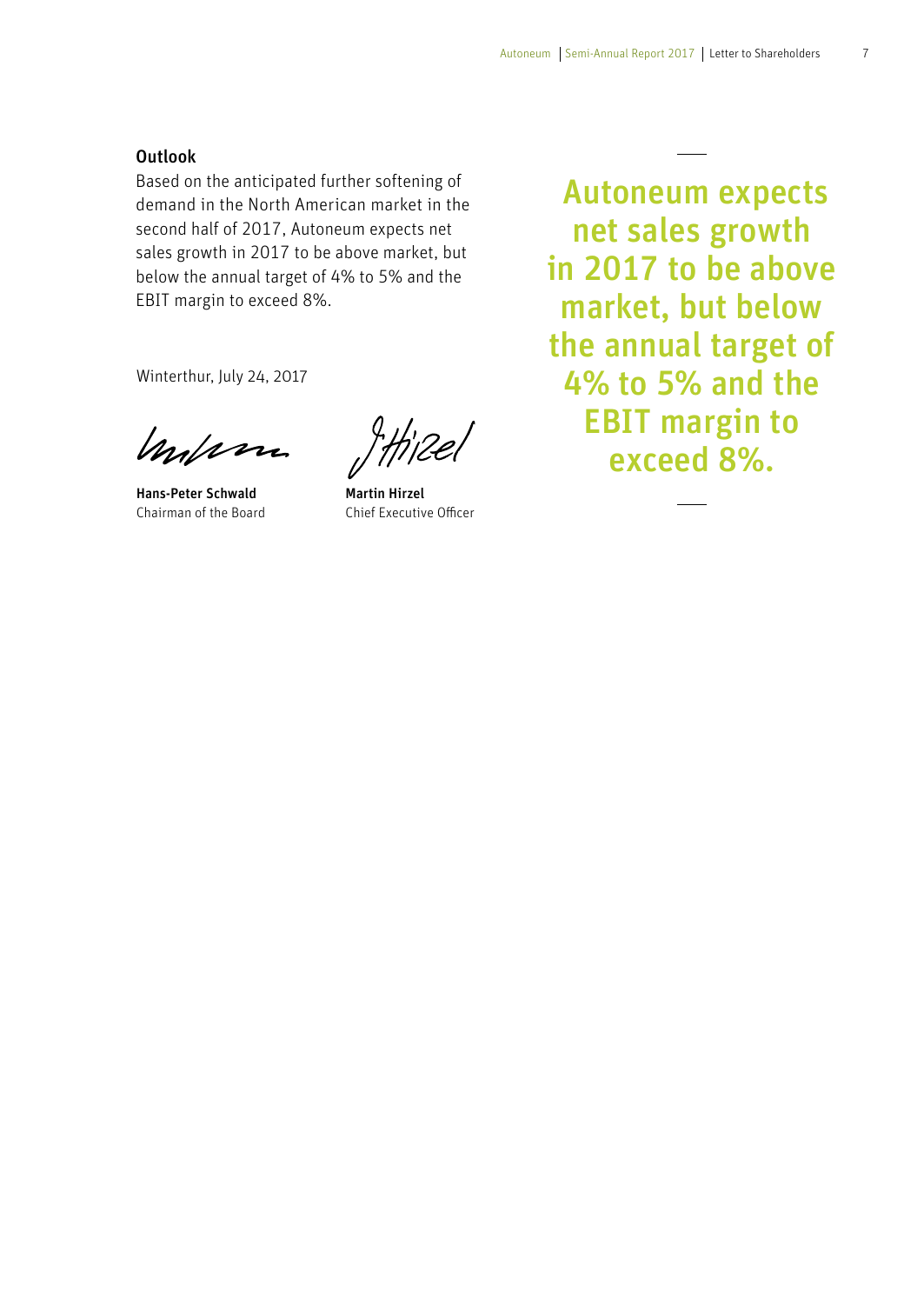# Consolidated income statement

| CHF million                               |             | January - June 2017 |          | January - June 2016 |
|-------------------------------------------|-------------|---------------------|----------|---------------------|
| Net sales                                 | 1 1 1 7 . 9 | 100.0%              | 1091.3   | 100.0%              |
| Material expenses                         | $-513.8$    | $-46.0%$            | $-509.4$ | $-46.7%$            |
| Employee expenses                         | $-299.6$    | $-26.8%$            | $-290.1$ | $-26.6%$            |
| Other expenses                            | $-185.7$    | $-16.6%$            | $-176.0$ | $-16.1%$            |
| Other income <sup>1</sup>                 | 10.5        | 0.9%                | 41.2     | 3.8%                |
| <b>EBITDA</b>                             | 129.3       | 11.6%               | 157.0    | 14.4%               |
| Depreciation, amortization and impairment | $-36.1$     | $-3.2%$             | $-33.9$  | $-3.1%$             |
| <b>EBIT</b>                               | 93.1        | 8.3%                | 123.1    | 11.3%               |
| Financial income                          | 2.2         |                     | 1.1      |                     |
| Financial expenses                        | $-6.5$      |                     | $-8.4$   |                     |
| Share of profit of associated companies   | 1.2         |                     | 1.0      |                     |
| Profit before taxes                       | 90.0        | 8.1%                | 116.8    | 10.7%               |
| Income taxes                              | $-28.9$     |                     | $-35.4$  |                     |
| Net profit                                | 61.2        | 5.5%                | 81.4     | 7.5%                |
| Attributable                              |             |                     |          |                     |
| to shareholders of Autoneum Holding Ltd   | 47.7        |                     | 56.7     |                     |
| to non-controlling interests              | 135         |                     | 24.7     |                     |
|                                           |             |                     |          |                     |
| Basic earnings per share in CHF           | 10.23       |                     | 12.20    |                     |
| Diluted earnings per share in CHF         | 10.22       |                     | 12.19    |                     |

## Consolidated statement of comprehensive income

| CHF million                                                      | January – June 2017 | January – June 2016 |
|------------------------------------------------------------------|---------------------|---------------------|
| Net profit                                                       | 61.2                | 81.4                |
| Currency translation adjustment <sup>2</sup>                     | $-20.2$             | $-5.0$              |
| Change in fair value of financial instruments available for sale | 1 O                 | 24                  |
| Income taxes                                                     |                     |                     |
| Total items that will be reclassified to income statement        | $-19.1$             | $-2.6$              |
| Remeasurement of defined benefit pension plans                   | 6.7                 | $-20.5$             |
| Income taxes                                                     | $-1.3$              | 5.4                 |
| Total items that will not be reclassified to income statement    | 5.4                 | $-15.1$             |
| Other comprehensive income                                       | $-13.7$             | $-17.7$             |
| Total comprehensive income                                       | 47.4                | 63.6                |
| Attributable                                                     |                     |                     |
| to shareholders of Autoneum Holding Ltd                          | 39.4                |                     |
| to non-controlling interests                                     | 8.0                 | 225                 |

‡Other income includes the gain from disposal of the UGN business in Chicago Heights (Illinois), USA in the amount of CHF 33.2 million in 2016.<br><sup>2</sup>The currency translation adjustment includes CHF −0.2 million (2016: CHF − accounted for using the equity method.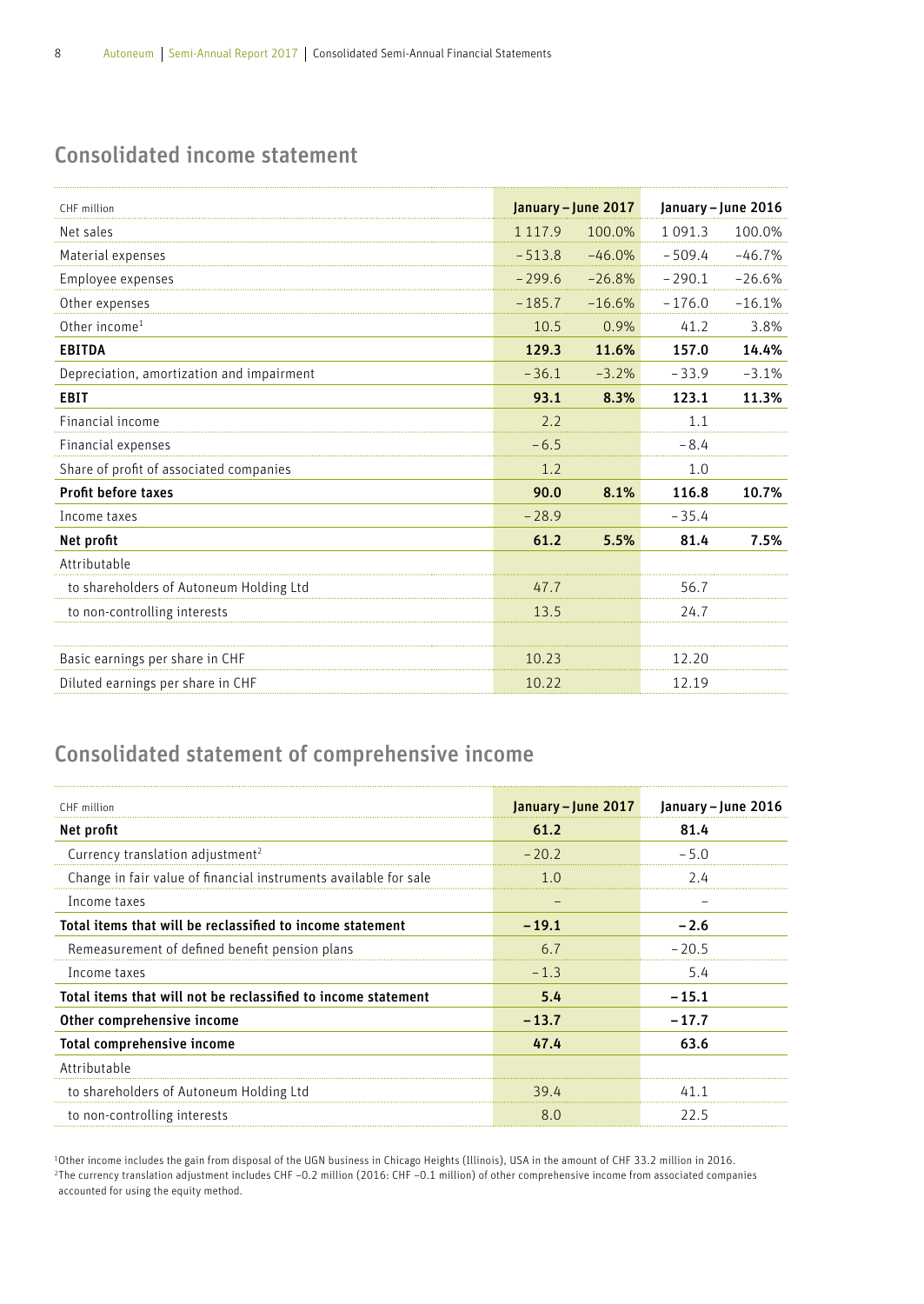# Consolidated balance sheet

| CHF million                                                 | June 30, 2017 | December 31, 2016 |
|-------------------------------------------------------------|---------------|-------------------|
| Assets                                                      |               |                   |
| Tangible assets                                             | 520.4         | 500.0             |
| Intangible assets                                           | 8.7           | 8.8               |
| Investments in associated companies                         | 11.4          | 11.0              |
| Financial assets                                            | 58.8          | 43.5              |
| Deferred income tax assets                                  | 30.9          | 35.2              |
| Employee benefit assets                                     | 3.9           | 3.4               |
| Other assets                                                | 46.8          | 46.0              |
| <b>Non-current assets</b>                                   | 680.8         | 648.0             |
| Inventories                                                 | 154.7         | 148.2             |
| Trade receivables                                           | 305.1         | 276.1             |
| Current income tax receivables                              | 8.4           | 8.9               |
| Other assets                                                | 77.8          | 63.3              |
| Financial assets                                            | 1.8           | 1.9               |
| Cash and cash equivalents                                   | 102.1         | 149.8             |
| Assets of disposal group classified as held for sale        | 3.1           | 1.6               |
| <b>Current assets</b>                                       | 653.0         | 649.8             |
| <b>Assets</b>                                               | 1 3 3 3 . 8   | 1 297.8           |
|                                                             |               |                   |
| Shareholders' equity and liabilities                        |               |                   |
| Equity attributable to shareholders of Autoneum Holding Ltd | 403.9         | 394.3             |
| Equity attributable to non-controlling interests            | 92.5          | 104.7             |
| Total shareholders' equity                                  | 496.4         | 499.0             |
| Borrowings                                                  | 112.2         | 78.4              |
| Deferred income tax liabilities                             | 11.3          | 10.7              |
| Employee benefit liabilities                                | 34.3          | 37.0              |
| Provisions                                                  | 54.1          | 63.3              |
| Other liabilities                                           | 27.8          | 31.5              |
| <b>Non-current liabilities</b>                              | 239.6         | 220.7             |
| <b>Borrowings</b>                                           | 140.1         | 130.3             |
| Current income tax liabilities                              | 16.2          | 15.1              |
| Provisions                                                  | 27.3          | 13.7              |
| Trade payables                                              | 232.9         | 253.8             |
| Other liabilities                                           | 180.5         | 164.5             |
| Liabilities of disposal group classified as held for sale   | 0.7           | 0.7               |
| <b>Current liabilities</b>                                  | 597.8         | 578.1             |
| <b>Liabilities</b>                                          | 837.4         | 798.8             |
| Shareholders' equity and liabilities                        | 1 3 3 3 . 8   | 1 297.8           |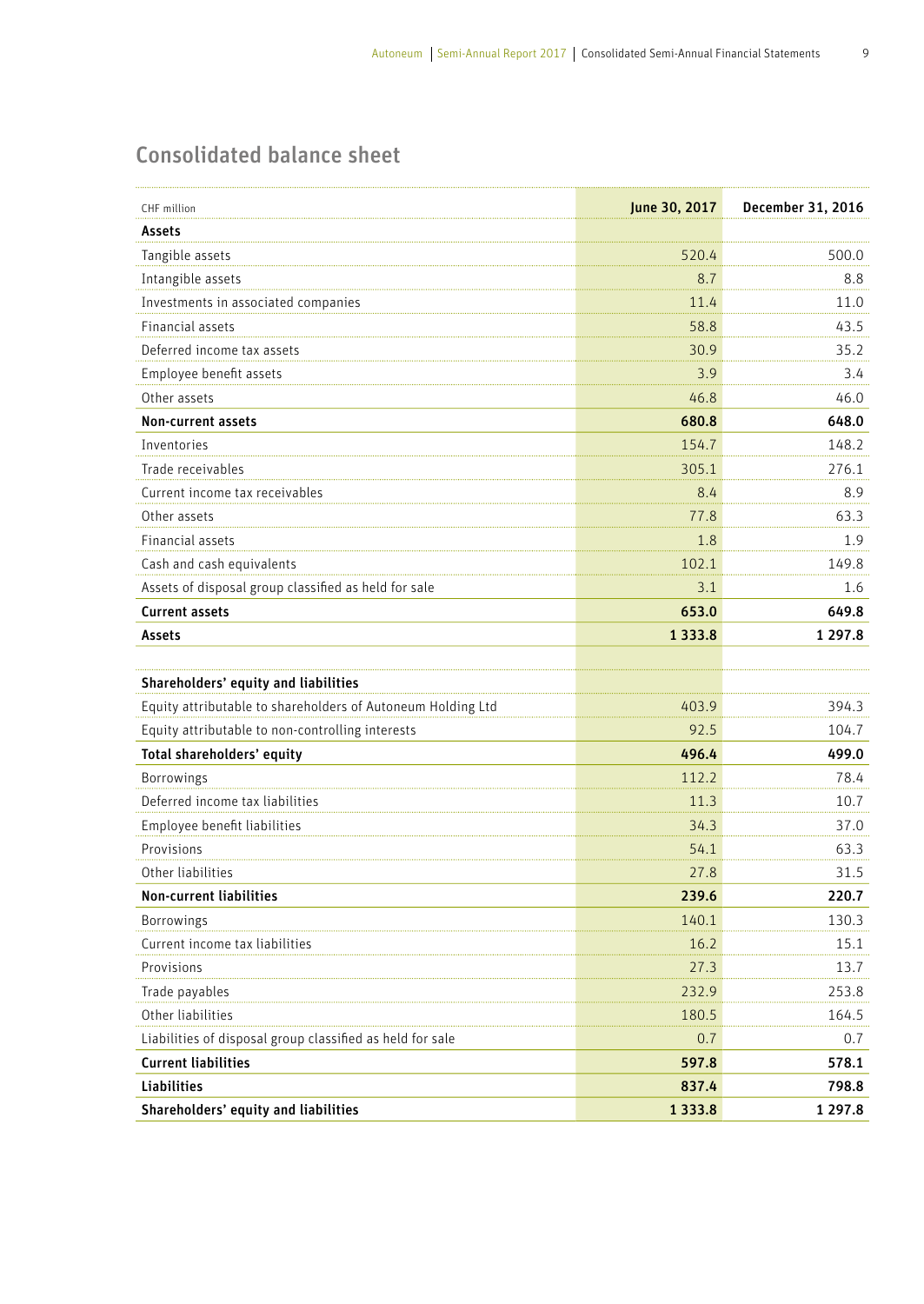# Consolidated statement of changes in equity

|                                             |                   |                    |                     | Attributable to the shareholders of Autoneum Holding Ltd |                      |                                 |         |                                                            |                 |
|---------------------------------------------|-------------------|--------------------|---------------------|----------------------------------------------------------|----------------------|---------------------------------|---------|------------------------------------------------------------|-----------------|
| CHF million                                 | Share<br>capital  | Treasury<br>shares | Capital<br>reserves | Available<br>for sale<br>reserves                        | Retained<br>earnings | Currency<br>transl.<br>adjustm. | Total   | <b>Attributable</b><br>to non-<br>controlling<br>interests | Total<br>equity |
| At December 31, 2015                        | 0.2               | $-4.3$             | 217.5               | 10.5                                                     | 108.5                | $-31.1$                         | 301.3   | 96.2                                                       | 397.5           |
| Net profit                                  |                   |                    |                     |                                                          | 56.7                 | $\overline{a}$                  | 56.7    | 24.7                                                       | 81.4            |
| Other comprehensive income                  |                   |                    |                     | 2.4                                                      | $-15.1$              | $-2.9$                          | $-15.5$ | $-2.2$                                                     | $-17.7$         |
| Total comprehensive income                  |                   |                    |                     | 2.4                                                      | 41.6                 | $-2.9$                          | 41.1    | 22.5                                                       | 63.6            |
| Capital increase                            |                   |                    |                     |                                                          |                      |                                 |         | 0.1                                                        | 0.1             |
| Dividends paid <sup>1</sup>                 |                   |                    |                     |                                                          | $-20.9$              |                                 | - 20.9  | $-20.9$                                                    | $-41.8$         |
| Purchase of treasury shares <sup>2</sup>    |                   | $-0.1$             |                     |                                                          |                      |                                 | $-0.1$  |                                                            | $-0.1$          |
| Share-based remuneration <sup>2</sup>       |                   | 2.0                |                     |                                                          | $-0.5$               |                                 | 1.5     |                                                            | 1.5             |
| <b>Total transactions with owners</b>       | $\qquad \qquad -$ | 2.0                | -                   |                                                          | $-21.5$              | $\qquad \qquad -$               | $-19.5$ | $-20.8$                                                    | $-40.3$         |
| At June 30, 2016                            | 0.2               | $-2.4$             | 217.5               | 12.9                                                     | 128.6                | $-33.9$                         | 323.0   | 97.9                                                       | 420.9           |
|                                             |                   |                    |                     |                                                          |                      |                                 |         |                                                            |                 |
| At December 31, 2016                        | 0.2               | $-2.4$             | 217.5               | 23.8                                                     | 179.9                | $-24.7$                         | 394.3   | 104.7                                                      | 499.0           |
| Net profit                                  |                   |                    |                     |                                                          | 47.7                 |                                 | 47.7    | 13.5                                                       | 61.2            |
| Other comprehensive income                  |                   |                    |                     | 1.0                                                      | 5.4                  | $-14.7$                         | $-8.3$  | $-5.5$                                                     | $-13.7$         |
| Total comprehensive income                  |                   |                    | -                   | 1.0                                                      | 53.1                 | $-14.7$                         | 39.4    | 8.0                                                        | 47.4            |
| Capital increase                            |                   |                    |                     |                                                          |                      |                                 |         | 0.1                                                        | 0.1             |
| Acquisition of non-controlling<br>interests |                   |                    |                     |                                                          | $-0.3$               |                                 | $-0.3$  |                                                            | $-0.4$          |
| Dividends paid $1$                          |                   |                    |                     |                                                          | $-30.3$              |                                 | $-30.3$ | $-20.3$                                                    | $-50.6$         |
| Purchase of treasury shares <sup>2</sup>    |                   | $-0.1$             |                     |                                                          |                      |                                 | $-0.1$  |                                                            | $-0.1$          |
| Share-based remuneration <sup>2</sup>       |                   | 1.3                |                     |                                                          | $-0.3$               |                                 | 1.0     |                                                            | 1.0             |
| <b>Total transactions with owners</b>       |                   | 1.2                |                     |                                                          | $-30.9$              |                                 | $-29.7$ | $-20.2$                                                    | $-50.0$         |
| At June 30, 2017                            | 0.2               | $-1.2$             | 217.5               | 24.8                                                     | 202.0                | $-39.4$                         | 403.9   | 92.5                                                       | 496.4           |

1 Autoneum Holding Ltd paid a dividend of CHF 6.50 per share in 2017 (2016: CHF 4.50) as approved by the Annual General Meeting. The total payout amounted to CHF 30.3 million (2016: CHF 20.9 million).

2 Autoneum purchased 190 registered shares (2016: 210) and transferred 10 257 registered shares (2016: 17 510) in conjunction with share-based remuneration in the period under review.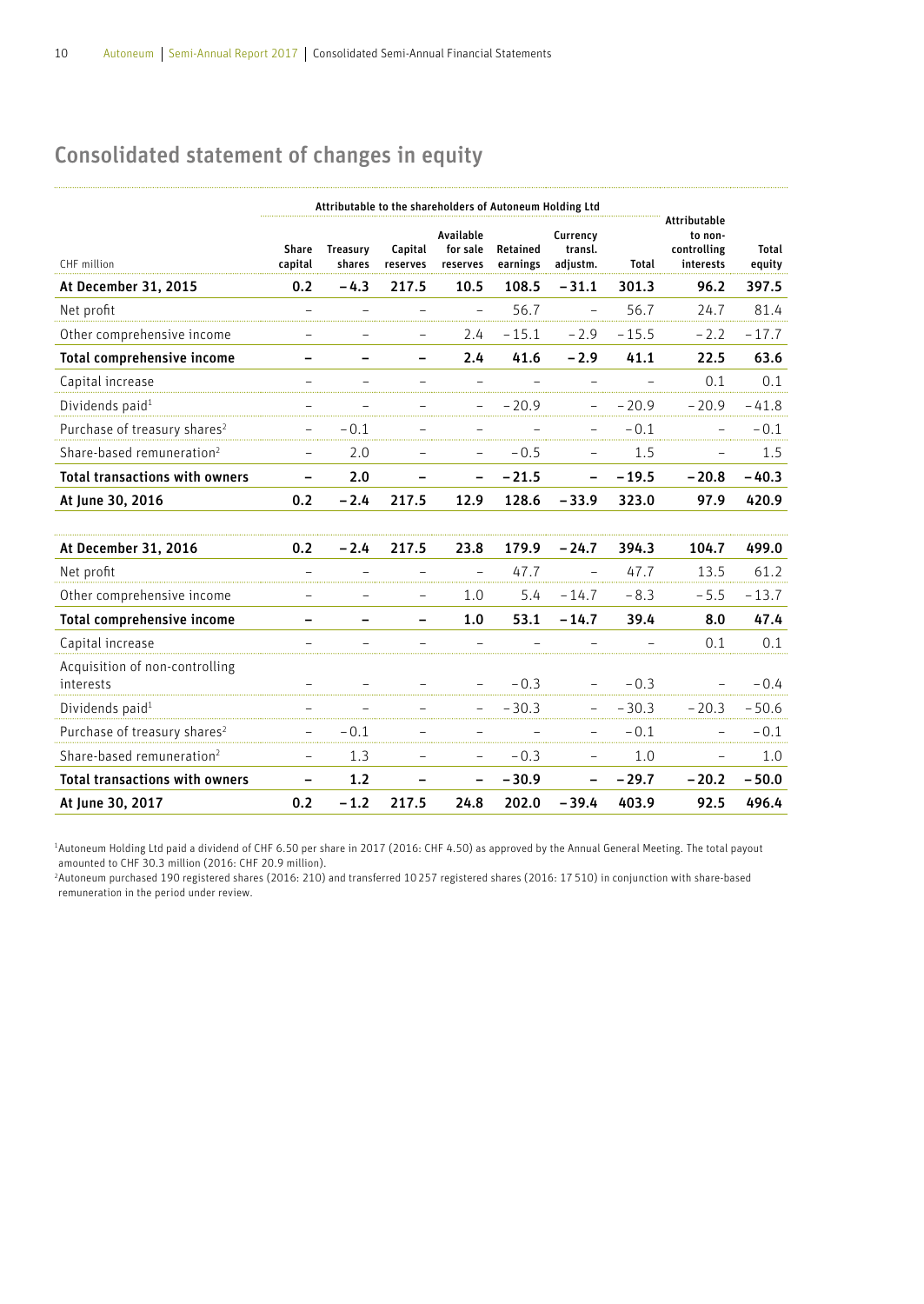# Consolidated statement of cash flows

| CHF million                                                                            | January - June 2017 | January - June 2016 |
|----------------------------------------------------------------------------------------|---------------------|---------------------|
| Net profit                                                                             | 61.2                | 81.4                |
| Dividend income                                                                        | $-0.5$              | $-0.4$              |
| Interest income                                                                        | $-0.8$              | $-0.7$              |
| Interest expenses                                                                      | 6.2                 | 6.6                 |
| Income tax expenses                                                                    | 28.9                | 35.4                |
| Depreciation, amortization and impairment                                              | 36.1                | 33.9                |
| Share of profit of associated companies                                                | $-1.2$              | $-\,1.0$            |
| Gain and loss from disposal of tangible assets, net                                    | 0.1                 |                     |
| Other non-cash income and expenses                                                     | $-1.7$              | 2.6                 |
| Change in net working capital                                                          | $-51.2$             | $-23.4$             |
| Change in post-employment benefit assets and liabilities                               | 4.8                 | 1.1                 |
| Change in non-current provisions                                                       | $-5.0$              | 3.1                 |
| Change in operating receivables within other non-current assets                        | $-3.5$              | $-4.3$              |
| Change in operating liabilities within other non-current liabilities                   | $-1.9$              | $-0.8$              |
| Gain from disposal of subsidiary or business                                           |                     | $-33.2$             |
| Loss from disposal of investments in associated companies                              | 0.4                 |                     |
| Dividends received                                                                     | 1.3                 | 0.4                 |
| Interest received                                                                      | 0.8                 | 0.7                 |
| Interest paid                                                                          | $-2.9$              | $-5.9$              |
| Income taxes paid                                                                      | $-23.8$             | $-21.0$             |
| Cash flows from operating activities                                                   | 47.3                | 74.7                |
| Investments in tangible assets                                                         | $-67.7$             | $-57.5$             |
| Investments in intangible assets                                                       | $-1.0$              |                     |
| Investments in non-current financial assets                                            | $-15.0$             | $-0.1$              |
| Investments in current financial assets                                                | $-0.1$              |                     |
| Proceeds from disposal of tangible assets                                              | 0.1                 | 0.1                 |
| Proceeds from disposal of financial assets                                             | 0.6                 | 0.2                 |
| Proceeds from disposal of subsidiary or business, net of cash disposed of <sup>1</sup> |                     | 43.0                |
| Consideration paid for disposal of investments in associated companies                 | $-0.2$              |                     |
| Cash flows used in investing activities                                                | $-83.3$             | $-14.3$             |
| Dividends paid to shareholders of Autoneum Holding Ltd                                 | $-30.3$             | $-20.9$             |
| Dividends paid to non-controlling interests                                            | $-20.3$             | - 20.9              |
| Acquisition of non-controlling interests                                               | $-0.4$              |                     |
| Proceeds from capital increase                                                         | 0.1                 | 0.1                 |
| Purchase of treasury shares                                                            | $-0.1$              | $-0.1$              |
| Proceeds from borrowings                                                               | 210.5               | 26.7                |
| Repayment of borrowings                                                                | $-166.8$            | $-26.6$             |
| Cash flows used in financing activities                                                | $-7.4$              | -41.6               |
| Currency translation adjustment                                                        | $-4.4$              | $-1.5$              |
| Change in cash and cash equivalents                                                    | $-47.8$             | 17.2                |
| Cash and cash equivalents at beginning of the period                                   | 149.8               | 78.7                |
| Cash and cash equivalents at end of the period                                         | 102.1               | 95.9                |

1 Includes the proceeds from the disposal of the UGN business in Chicago Heights (Illinois), USA in 2016 and a deferred purchase price payment in the amount of CHF 0.2 million from a transaction in 2014.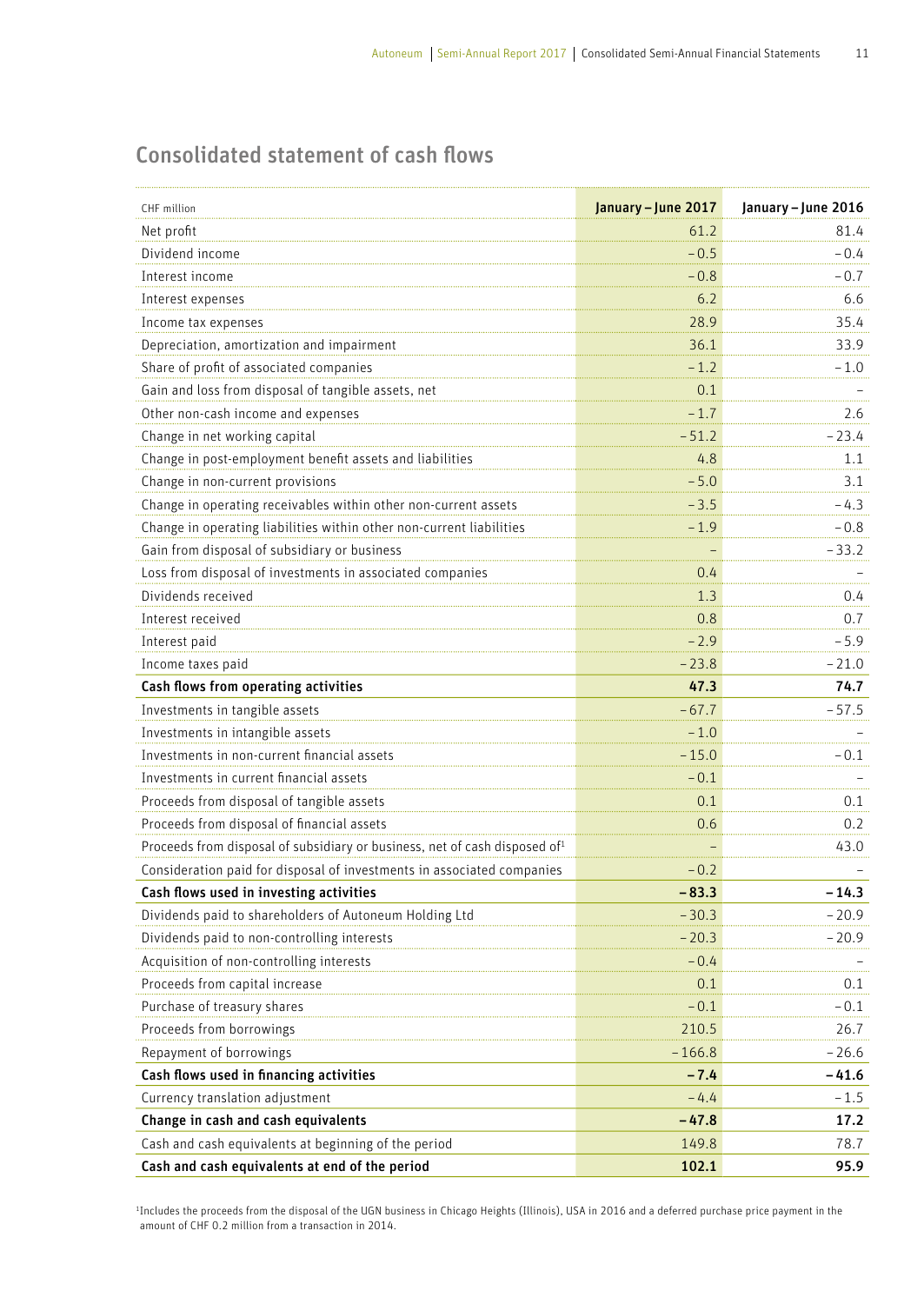### Notes to the consolidated semi-annual financial statements

#### 1 Principles of consolidation and accounting principles

The unaudited consolidated semi-annual financial statements have been prepared in accordance with IAS 34 "Interim Financial Reporting". They are based on the financial statements of the individual Group companies drawn up according to uniform accounting policies as of June 30, 2017. The consolidated semi-annual financial statements are not subject to the same requirements as the consolidated annual financial statements. It is recommended to read the consolidated semi-annual financial statements in conjunction with the consolidated financial statements as of December 31, 2016.

The adoption of revised and amended IFRS standards had no significant effect on the consolidated semi-annual financial statements 2017. The consolidated semi-annual financial statements are published exclusively in English. The financial information disclosed in this report may not add up precisely to the disclosed totals due to rounding. Ratios and variances are calculated using the exact underlying amount and not the disclosed rounded amount. Autoneum's business activities are not subject to pronounced seasonal fluctuations.

The semi-annual financial statements 2017 were authorized for issue by the Board of Directors on July 24, 2017.

#### 2 Assets and liabilities of disposal group classified as held for sale

On June 21, 2017, Autoneum agreed to sell its production facility in Betim, Brazil to the automotive supplier STS Group, headquartered in Hallbergmoos, Germany. The transaction is intended to be closed in the second half of 2017. The related assets and liabilities have been reclassified to assets and liabilities of disposal group classified as held for sale since December 31, 2016.

| CHF million                                               | June 30, 2017  | December 31, 2016 |
|-----------------------------------------------------------|----------------|-------------------|
| Tangible assets                                           | 1.5            | 0.7               |
| Non-current assets                                        | 1.5            | 0.7               |
| Inventories                                               | 0.3            | 0.3               |
| Trade receivables                                         | 1.3            | 0.7               |
| <b>Current assets</b>                                     | 1.6            | 0.9               |
| Assets of disposal group classified as held for sale      | 3.1            | 1.6               |
|                                                           |                |                   |
| Trade payables                                            | 0 <sub>5</sub> |                   |
| Other liabilities                                         | 0 <sub>2</sub> | 0.1               |
| <b>Current liabilities</b>                                | 0.7            | 0.7               |
| Liabilities of disposal group classified as held for sale | 0.7            | 0.7               |

No cumulative income or expenses are included in other comprehensive income relating to the assets and liabilities of the disposal group classified as held for sale. No impairment loss has been recognized in the reporting period.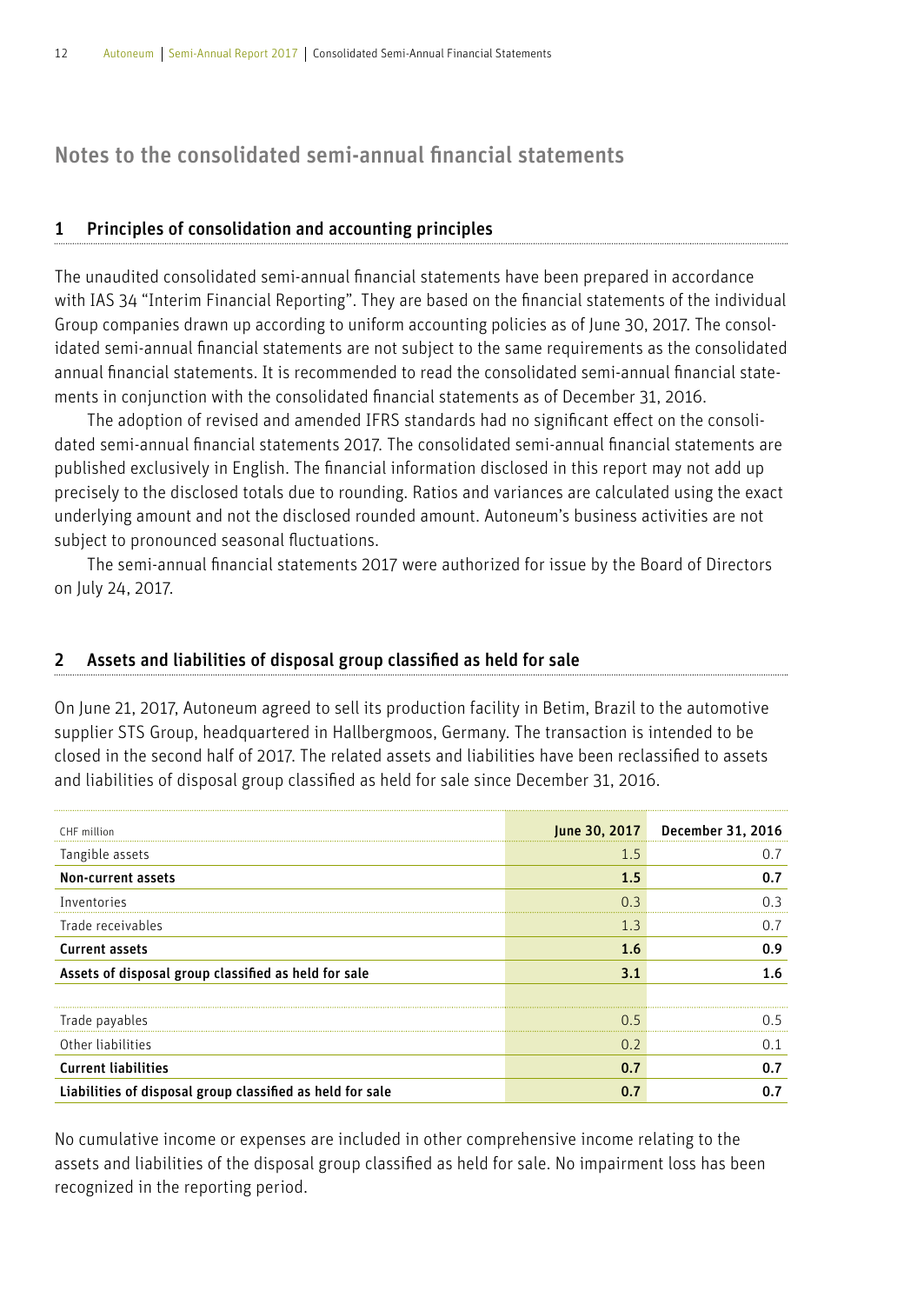#### 3 Changes in scope of consolidation

On January 31, 2017, Autoneum acquired the remaining 40% interest in Autoneum Korea Ltd., Incheon, Korea for a consideration of CHF 0.4 million from the minority shareholder SH Global Ltd., Iksan, Korea. The subsidiary is now fully owned by Autoneum. The difference between the carrying amount of non-controlling interests and the consideration paid to the minority shareholder was recognized as a decrease in equity attributable to the owners of Autoneum.

On January 31, 2017, Autoneum disposed of its 49% interest in SHN Co., Ltd., Daegu, Korea to the majority shareholder SH Global Ltd., Iksan, Korea that has the intention to liquidate the company. Autoneum agreed to pay a total consideration of CHF 0.4 million, of which CHF 0.2 million was paid during the reporting period and the remaining CHF 0.2 million will be due upon completion of the liquidation.

#### 4 Segment information by Business Group

Segment information is based on Autoneum Group's internal organization and management structure as well as on the internal financial reporting to the Group Executive Board and the Board of Directors. Chief operating decision maker is the CEO.

Autoneum is the globally leading automobile supplier in acoustic and thermal management for vehicles. Autoneum develops and produces multifunctional and lightweight components and systems for noise and heat protection and thereby enhances vehicle comfort.

The reporting is based on the following four reportable segments (Business Groups): BG Europe, BG North America, BG Asia and BG SAMEA (South America, Middle East and Africa). Corporate and elimination include Autoneum Holding Ltd and the corporate center with its respective legal entities, an operation that produces parts for Autoneum's manufacturing lines, investments in associated companies and inter-segment eliminations. Transactions between the Business Groups are made on the same basis as with independent third parties.

| CHF million                                   | <b>BG Europe</b> | <b>BG North</b><br>America |        | <b>BG Asia BG SAMEA</b> | Total      | Corporate<br>and<br>segments elimination | Total<br>Group |
|-----------------------------------------------|------------------|----------------------------|--------|-------------------------|------------|------------------------------------------|----------------|
| Third-party net sales                         | 442.2            | 507.9                      | 108.9  | 54.9                    | 1 1 1 3 9  | 4.1                                      |                |
| Inter-segment net sales                       | 4.3              |                            | 0.3    | 0.5                     | 5.2        | $-5.2$                                   |                |
| Net sales                                     | 4464             | 507.9                      | 109.3  | 55.4                    | 11190      |                                          |                |
| EBITDA                                        | 50.3             | 52.2                       | 17.3   | 1.9                     | 121.8      | 7.5                                      | 1293           |
| as a % of net sales                           | 11.3%            | 10.3%                      | 15.8%  | 3.4%                    | 10.9%      | n/a                                      | 11.6%          |
| Depreciation and amortization                 | $-12.7$          | $-16.2$                    | $-4.5$ | $-1.9$                  | $-35.2$    | $-0.9$                                   | $-36.1$        |
| EBIT                                          | 37.6             | 36.0                       | 12.8   | 0.0                     | 86.5       | 6.6                                      | 931            |
| as a % of net sales                           | 84%              | 7.1%                       | 11 7%  | 0. በ%                   | 7.7%       | n/a                                      | 8.3%           |
| Assets at June 30                             | 479.2            | 553.3                      | 162.3  | 729                     | 1 2 6 7 .6 | 66.2                                     | 13338          |
| Liabilities at June 30                        | 380.0            | 2747                       | 69.4   | 60.5                    | 784.6      | 529                                      | 8374           |
| Investments in tangible and intangible assets | 8.5              | 41.3                       | 15.0   | 21                      | 66.9       | 1.8                                      | 68.7           |
| Employees at June $301$                       | 5045             | 4169                       | 1945   | 1 0 3 9                 | 12 198     | 431                                      | 12629          |

#### January – June 2017

1 Full-time equivalents including temporary employees (excluding apprentices).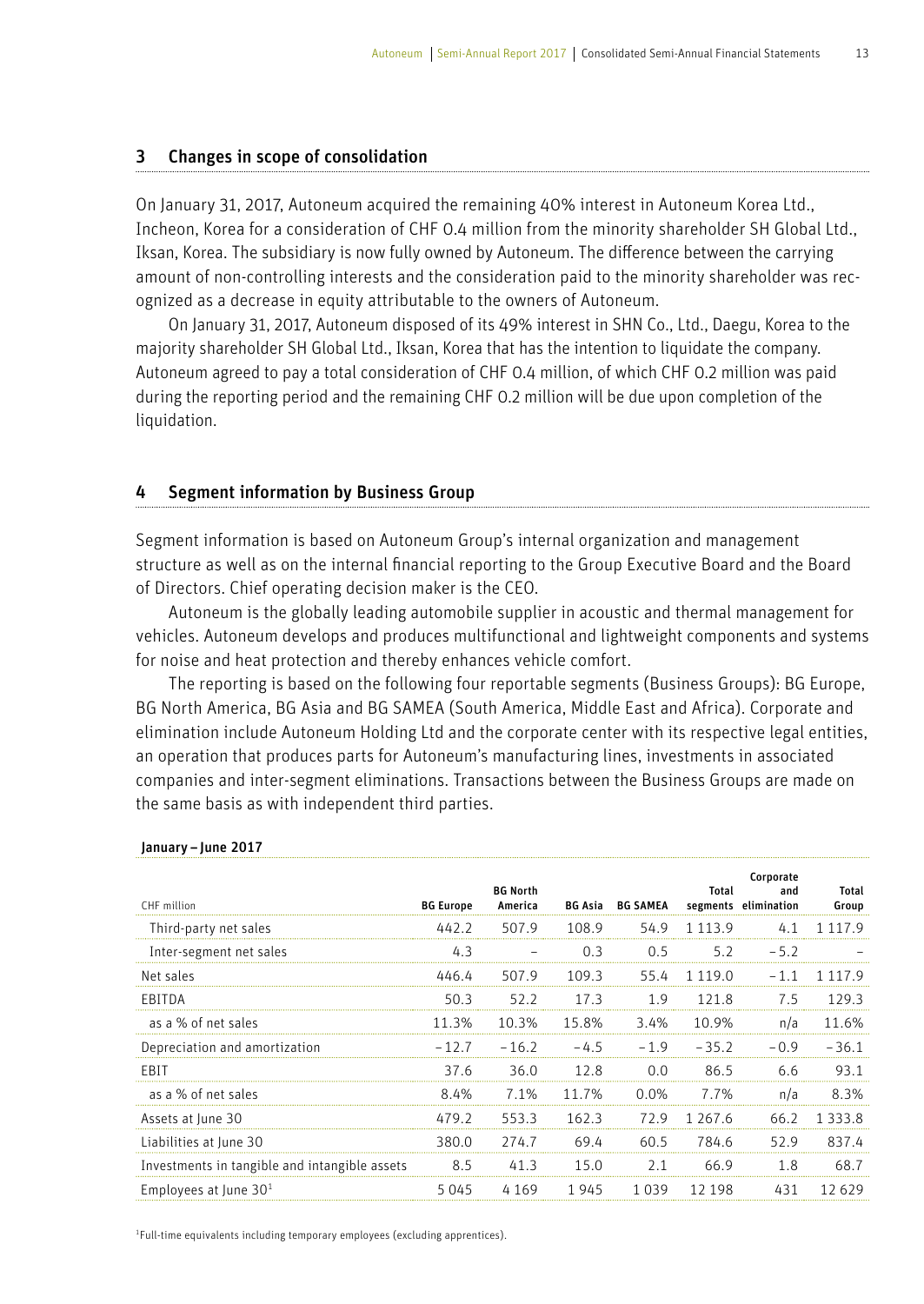#### January – June 2016

| CHF million                                   | <b>BG Europe</b> | <b>BG North</b><br>America |         | BG Asia BG SAMEA | Total       | Corporate<br>and<br>segments elimination | Total<br>Group |
|-----------------------------------------------|------------------|----------------------------|---------|------------------|-------------|------------------------------------------|----------------|
| Third-party net sales                         | 428.6            | 517.5                      | 99.4    | 42.5             | 1 088.0     | 3.3                                      | า กวา จ        |
| Inter-segment net sales                       | 4.7              |                            | 0.1     | 0.3              | 5.1         | $-5.1$                                   |                |
| Net sales                                     | 433.3            | 5175                       | 99.6    | 42.8             | 1 093 1     | $-1.8$                                   |                |
| EBITDA <sup>1</sup>                           | 45.0             | 94.2                       | 175     | $-3.0$           | 153.7       | 3.3                                      | 157 O          |
| as a % of net sales                           | 10.4%            | 18.2%                      | 17.6%   | $-7.0\%$         | 14.1%       | n/a                                      | 14.4%          |
| Depreciation and amortization                 | $-121$           | $-14.8$                    | $-4.2$  | $-1.9$           | $-330$      | $-0.8$                                   | $-339$         |
| $F$ RIT <sup>1</sup>                          | 32.9             | 79.4                       | 13.3    | $-4.9$           | 120.7       | 25                                       | 1231           |
| as a % of net sales                           | 7.6%             | 15.3%                      | 13.3%   | $-11.5%$         | 11.0%       | n/a                                      | 11 3%          |
| Assets at June 30                             | 4497             | 527.1                      | 1319    | 73.4             | 1 1 8 2 . 1 | 38.1                                     | ี่ 1 ววก ว     |
| Liabilities at June 30                        | 373.2            | 199.0                      | 55.7    | 39.2             | 667.1       | 132.2                                    | 7993           |
| Investments in tangible and intangible assets | 11.5             | 31.8                       | 9.1     | 4.5              | 57.0        | O 5                                      | 575            |
| Employees at June 30 <sup>2</sup>             | 4973             | 4 1 6 0                    | 1 7 6 3 | 996              | 11892       | 442                                      | 12334          |

1 EBITDA and EBIT in BG North America include the gain from disposal of the UGN business in Chicago Heights (Illinois), USA in the amount of CHF 33.2 million.

2 Full-time equivalents including temporary employees (excluding apprentices).

#### 5 Financial instruments

Neither significant changes in the fair value hierarchy nor in the fair value measurement assumptions of financial instruments occurred in the period under review. The Group did neither issue, repurchase nor repay Autoneum Bonds in the reporting period.

#### 6 Exchange rates for currency translation

| CHF                  | ISO<br>code | <b>Units</b> | Average rate<br>January - June | Average rate<br>January – June<br>2016 | <b>Closing rate</b> | <b>Closing rate</b><br>June 30, December 31, |
|----------------------|-------------|--------------|--------------------------------|----------------------------------------|---------------------|----------------------------------------------|
| Argentine peso       | ARS.        | 100          | 6.27                           | 691                                    | 5.81                |                                              |
| Brazilian real       | <b>BRI</b>  |              |                                |                                        | - 29                |                                              |
| Canadian dollar      | CAD         |              | 0.75                           | 0.74                                   | 0.74                | በ 76                                         |
| Chinese yuan         | CNY.        | 100.         | 1444                           | 15.07                                  | 14 13               | 14.67                                        |
| Czech koruna         |             | 100          | 402                            | 4 N 5                                  |                     |                                              |
| Euro                 | <b>FIIR</b> |              | 1 በጸ                           | 10                                     | 1 N 9               |                                              |
| Pound sterling       | GBP         |              | 1 25                           | 141                                    | 1, 24               | 175                                          |
| Indian rupee         | INR         | 100          | 151                            | 1.47                                   | 148                 |                                              |
| Mexican peso         |             | 100          | 514                            | 551                                    | 534                 |                                              |
| Polish złoty         | PI N        | 100          | 75.77                          | 25 14                                  | 2574                | 24.35                                        |
| United States dollar | I I S D     |              | N 99                           | N 99                                   | በ 96                |                                              |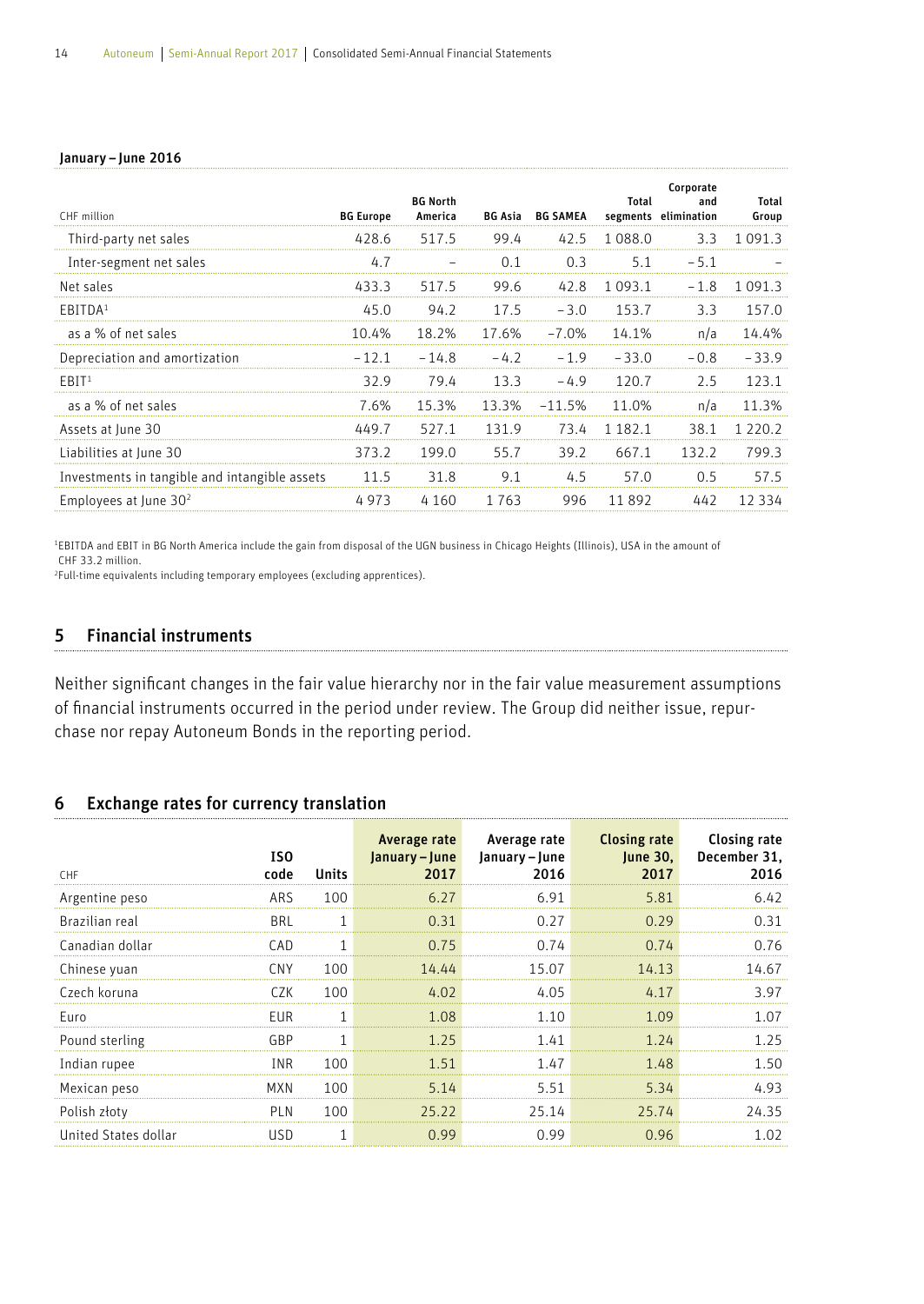#### 7 Events after balance sheet date

There were no events between June 30, 2017, and July 24, 2017, which would necessitate adjustments to the book value of the Group's assets or liabilities, or which require additional disclosure in the consolidated semi-annual financial statements.

#### Important Dates

- ⋅ Publication of Sales Figures Financial Year 2017:
- January 23, 2018
- ⋅ Media and Financial Analysts Conference Financial Year 2017: March 6, 2018
- ⋅ Annual General Meeting 2018: March 28, 2018

#### Investors and Financial Analysts

Dr Martin Zwyssig CFO T +41 52 244 82 82 investor@autoneum.com

#### Media

Dr Anahid Rickmann Head Corporate Communications & Responsibility T +41 52 244 83 88 media@autoneum.com

All statements in this report which do not refer to historical facts are forecasts for the future that offer no guarantee whatsoever with respect to future performance; they embody risks and uncertainties which include – but are not limited to – future global economic conditions, exchange rates, legal provisions, market conditions, activities by competitors and other factors which are outside the Company's control.

#### July 2017

This is a translation of the original German report. © Autoneum Holding Ltd, Winterthur

Text: Autoneum Management Ltd, Winterthur

Design: atelier MUY, Zurich

Publishing System: Multimedia Solutions AG, Zurich

Print: Druckmanufaktur, Urdorf